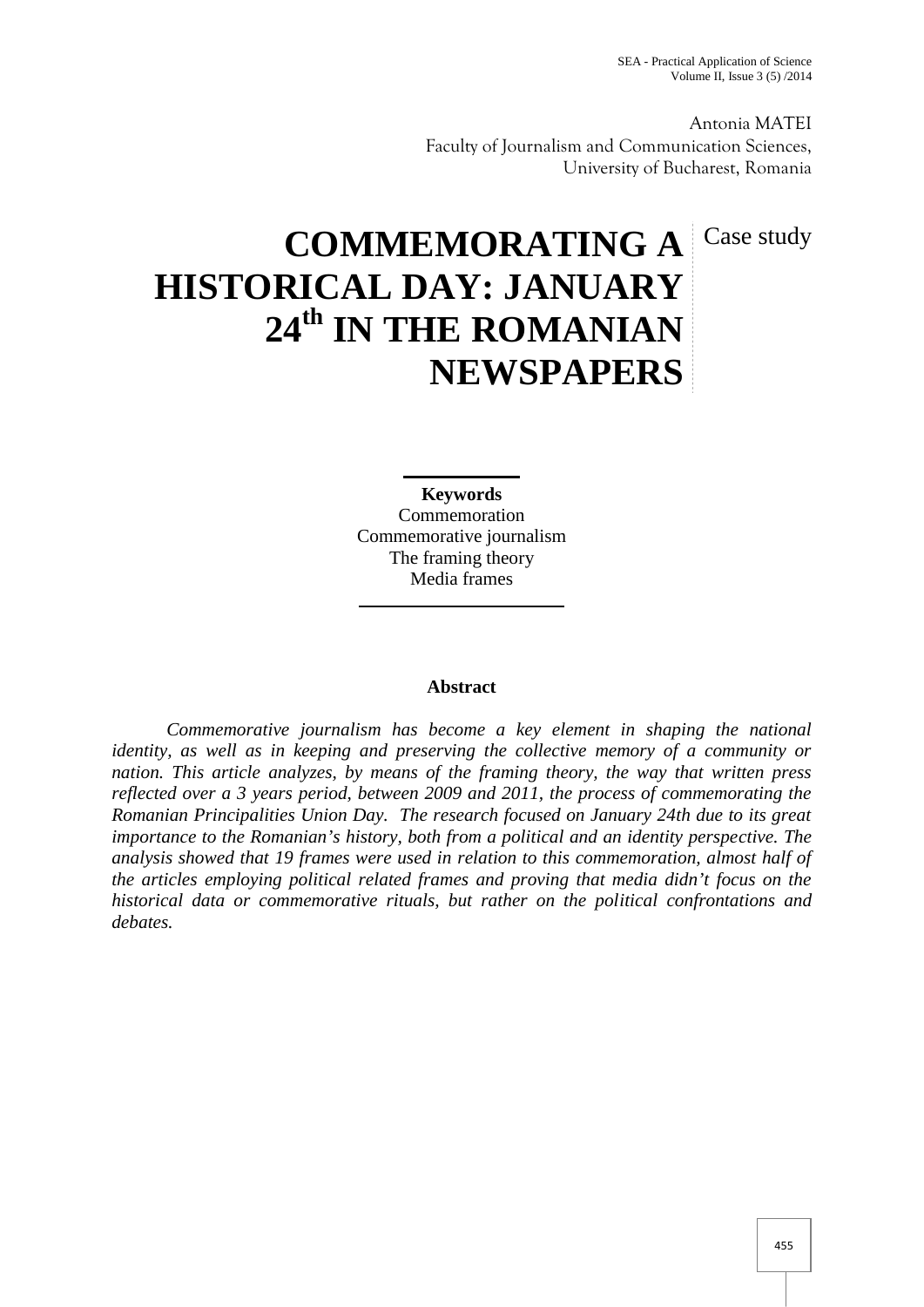In a period when collaborative nationalism is quickly advancing, concepts such as national identity, collective memory or nation seem to experience difficult times. Due to this process of redefining identities and to the necessity of consolidating them, the commemoration phenomenon greatly expanded during the last decades. Commemorations, history and returning to the past means for communities a way of fighting and diminishing the feeling of losing one's roots, one of the effect of the globalization phenomenon.

Commemorations are ritual actions that take place in the public space. Their meaning is remembering an important event, historical character or a group of persons for a country or community. Thus "commemoration lifts from an ordinary historical sequence those extraordinary events which embody our deepest and most fundamental values" (Schwartz, 1982, p. 377).

The commemorative actions are both social and political ., for it involves the coordination of individual and group memories, whose results may appear consensual when they are in fact the product of processes of intense contest, struggle, and in some instances, annihilation" (Gillis, 1994, p. 5). Thus, commemorations represent an important element in constructing collective memory and, as Andreas Huyssen notes ''remembrance as a vital human activity which shapes our links to the past, and the ways we remember them define us in the present. As individuals and societies, we need the past to construct and to anchor our identities and to nurture a vision of the future'' (Huyssen, 1993, p. 249–61).

One of the founders of the religion studies, the French sociologist Émile Durkheim concludes in his study *The Elementary Forms of Religious Life* (2005), that the meanings of the past are maintained and renewed through periodic commemoration rites. Thus, we can notice that commemorations are presented everyday in media throughout a calendar including the most important events which took place on that day and the names of the main historical characters that were born or died that day. This is the simplest form of commemorative journalism, the relation between mass media and commemoration being much deeper than that.

Catherine Bell (1997) noticed that in this era of communication and technology, it is impossible for the rituals not to be affected by media in what concerns the way of living and understanding them, and also in the way they are structured (the example of live ceremonies directed not only for the participants, but also for the thousands of TV home viewers). Commemorative journalism has a role that is extremely important in shaping the way communities and nations understand, accept and remember their own past, becoming during the last decades a key element in

shaping the national identity, in keeping and preserving the collective memory and the common history. James Carey (1989, 1997) underlined that the function of journalism is not just the act of spreading some information, but that of bringing together those who share the same beliefs and connecting them in a sacred ceremony.

Thus, journalists, who are direct witnesses to some important historical events, are considered to be commemorative agents (Zelizer, 1992) and media becomes a "depositary" of the collective memory, the past being "one of the richest places available to journalists to explain the present day events" (Zelizer, 2008, p. 82).

Some researchers and historians do not accept or recognize the value of commemorative journalism. They consider that it has a pure commercial purpose, that of attracting an audience as large as possible. Referring to the United States, Carolyn Kitch (2000) presents the fact that in 1998, three of Time's four top-selling issues ever were cover stories on celebrity deaths. "That very popularity, however, suggests that this form of journalism is deeply meaningful to readers. Even as a commodity, an object bought and sold, the magazine has social value to those who hold it and save it, and who believe and remember the story it tells. The media mourning of a major figure is more than just a report of news; it is itself part of 'the news' and of the 'history' of American culture" (Kitch, 2000, p.189).

For this research I chose January  $24<sup>th</sup>$  due to its great importance to the Romanian's history, as it represented an extremely important moment from a political and social point of view, but also from an identity perspective. January  $24<sup>th</sup>$ , 1859 was a key moment for our history, the moment when "a new and better era for the development of our state and people began" (Giurescu, 1966, p. 142), being the real moment when Romania entered modernity, the moment "of our national awakening" (Bulei, 1982, p. 36).

Such a day deserves a commemoration respecting its importance because a commemorative action "reminds or teaches group members about past events in part by connecting the events to the group's present identity; and second, it lends moral weight to those events. […] On the one hand, commemoration may serve as a source of information that increases public *knowledge* about a past event. On the other hand, commemoration may influence the public's *judgment* about the events which are worth remembering" (Corning & Schuman, 2013, p. 434 - 435).

Equally, a research made after the commemorative events organized in 2011 on the Romanian Principalities Union Day showed that discussions on this topic come back "on the occasion of celebrations when great public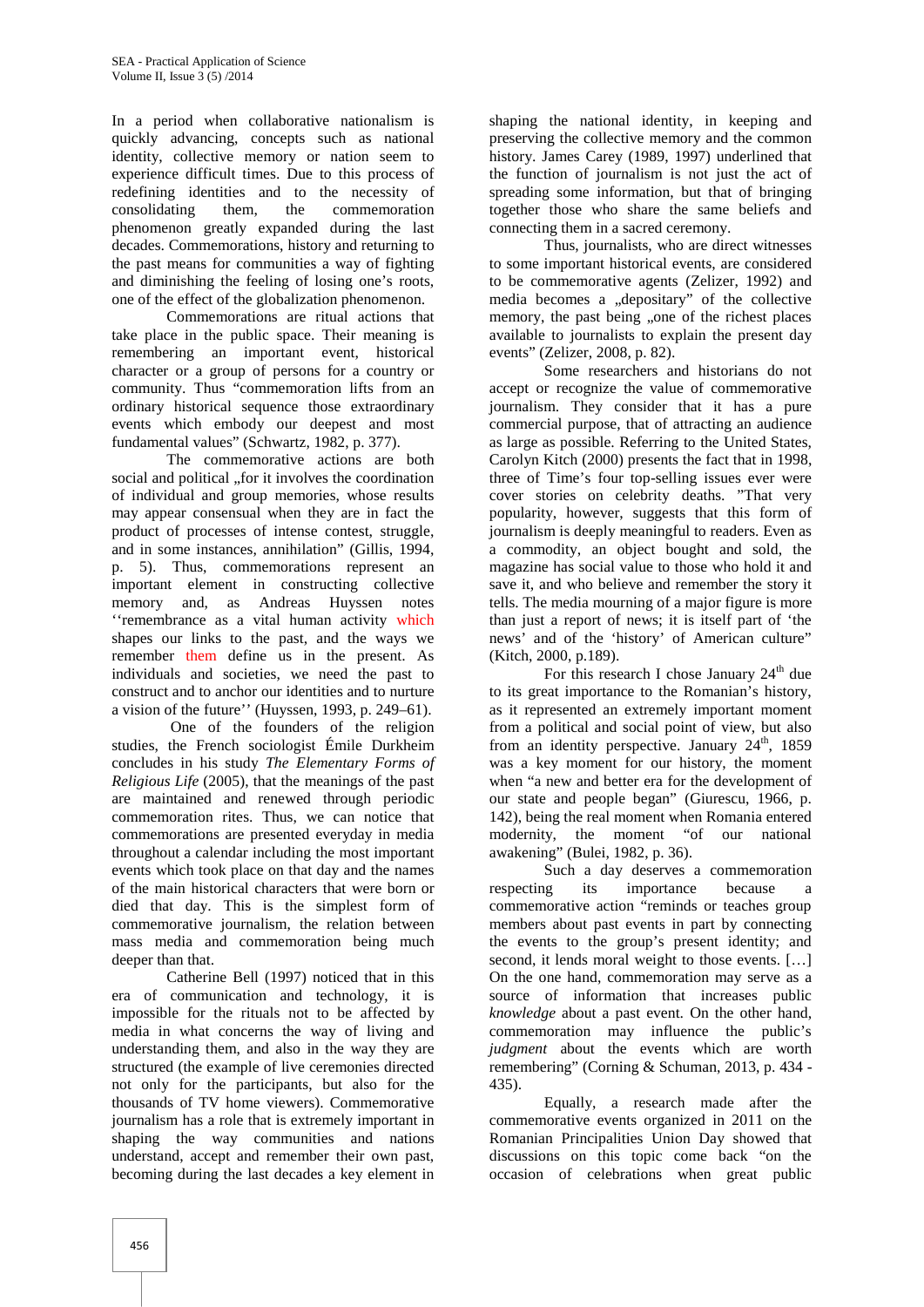processions are organized and people celebrate a ritual of identification and revival of symbolic feelings related to patriotism as an integrated structure of values which generates privilege to the favorable attitude towards the nation, the country and common values in the patriotic discourse" (Dâncu, 2011, p.2)

Finally, the first year of the research, 2009, marked 150 years since the Union of the Romanian Principalities, moment which should have been honored with special ceremonies.

The analysis was based on the framing theory. Framing means choosing and presenting one of the many angles comprised by a topic. A frame ..is a central organizing idea for news content that supplies a context and suggests what the issue is through the use of selection, emphasis, exclusion, and elaboration" (Tankard et al, 1991, p. 11). The framing chosen for a certain topic tells about the controversy, the essence of the problem (Gamson & Modigliani, 1987).

The way a certain topic is framed into news is very important because its role is to draw (and many times to impose) the image that the public has about certain events. In other words, the angle chosen by the media to present commemoration is the one that puts its fingerprint on the mind and memory of the audience.<br>Concerning frame analysis

Concerning frame analysis and identification ways, these continue to be widely disputed by researchers. Every method has its advantages and disadvantages. "The frame manifests itself in media content through various framing devices, such as word choice, metaphors, exemplars, descriptions, arguments, and visual images. […] These devices are held together under the heading of a central organizing theme—that is, the actual frame, which provides the frame package with a coherent structure" (Van Gorp, 2007, p. 64).

Claes De Vreese (2005) refers to two types of approaches that can be used in studies about media framing:

1. The deductive method is about using a general set of existing frames, no matter what the topic might be. To this respect, many of the researches follow the line drawn by Semetko and Valkenburg (2000), the predefined frames being "conflict", "responsibility attribution", "economy", "human interest" and "morality". The method was criticized because it didn't offer the possibility of identifying new frames which can be more relevant to the respective topic.

2. The inductive method is about generating a new set of frames, specific to a certain topic. One of the advantages of using the inductive method is that researchers can particularly analyze an event, with a high degree of distinctiveness. At the same time, this was also the criticism towards the inductive method, the fact that these frames are hard to use in other researches.

In this case, I used both approaches, but I will present the results of the inductive method because the deductive one didn't seize in depth the commemoration problem and, consequently, wouldn't have offered relevant results. Taking into account the expansion of the commemoration phenomenon and the rising interest of researchers towards this topic, I think that the frames discovered within this research could be later used in any study on commemoration topics.

Considering the deeply abstract nature of the frames, this research implied both a quantitative and qualitative content analysis. The media frames were identified using the analytical content indicators suggested by James W. Tankard (2001). He elaborated an exhaustive list containing 11 elements of frame identification in news: titles, subtitles, pictures, photo captions, leads, source selection, quotes selection, quotes from polls, logos, statistics and tables, paragraph and final declarations. This research takes into account textual elements and not the visual ones, analyzing the titles, initial paragraphs and quotes and final paragraphs and declarations.

In what concerns the sampling, the research focused on analyzing articles that dealt with the Romanian Principalities Union Day. For the research corpus, I chose 3 newspapers with national distribution: *România Liber*, *Adev rul* i *Jurnalul Na ional* (the on-line versions). I chose these newspapers due to the large number of subscriptions and to the fact that they are considered quality papers and not tabloids. For a greater relevance of the results, I chose to analyze the articles published on January,  $24<sup>th</sup>$  and the articles published one day before (January,  $23^{\text{rd}}$ ) and one day after the events (January,  $25<sup>th</sup>$ ).

In this research I applied the content analysis for a total of 83 articles referring to the United Principalities Day.

A pure quantitative analysis shows that the greatest interest for this day was shown by *Adev rul* newspaper. Out of 83 articles published during three years, more than half (44 articles) were published in this newspaper. *România Liber* published 26 articles, while *Jurnalul Na ional* only 13. Regarding the article types, the analysis showed that simple news was predominant (63 out of 83 articles). During the three years, each newspaper two documentaries about the commemoration of the United Principalities Day.

The 2009 – 2011 was a period marked by a great turmoil for Romania. Electoral stakes bring about strong clashes between government and opposition, austerity measures imposed by the economic crisis are announced, the government is dismissed and new political alliances are born. All these conflicts have influenced the media reports on the commemorative events. Thus, the smallest number of articles was published in 2009, the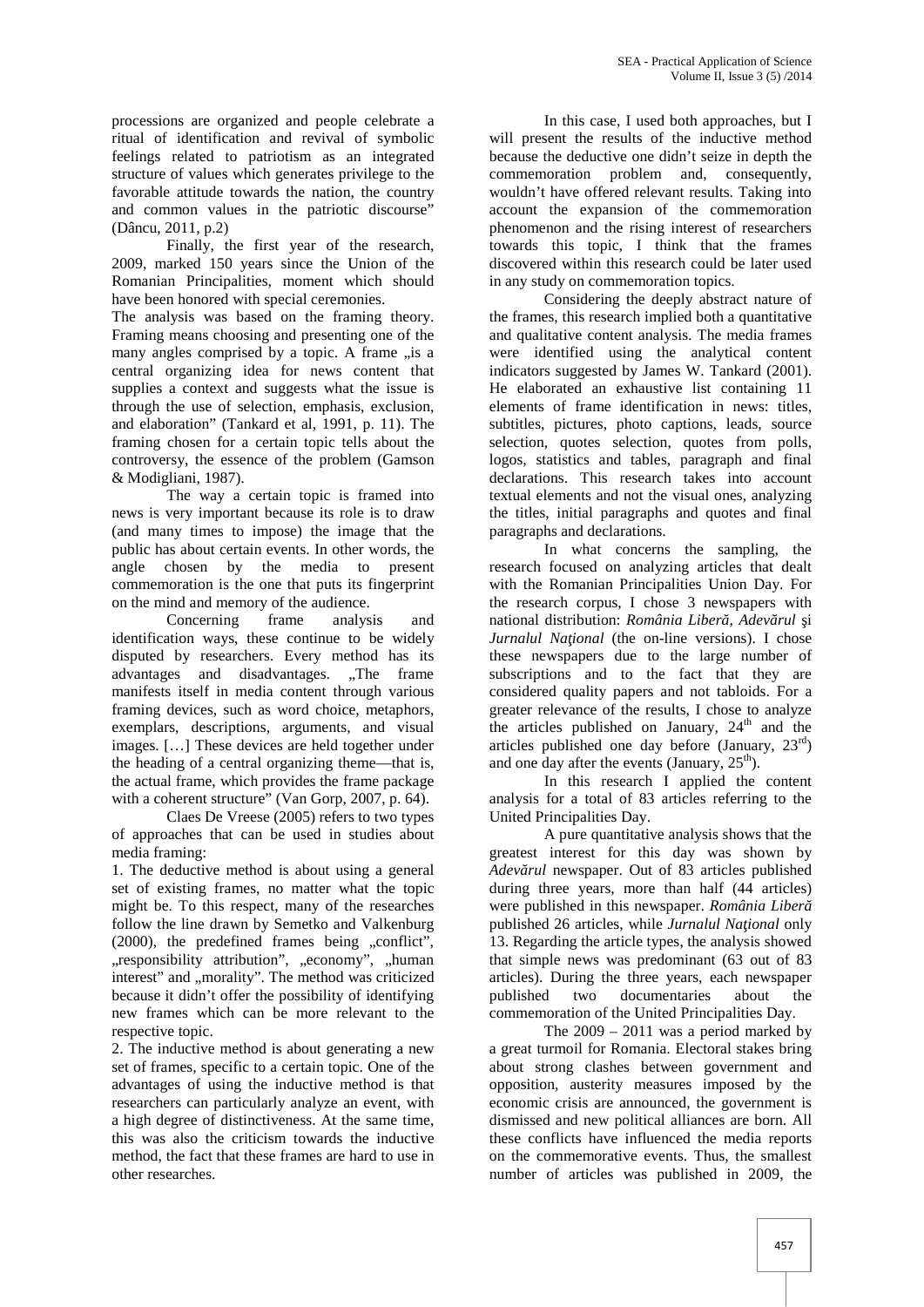moment which marked 150 years since the Union of the Romanian Principalities, even though it should have been a special celebration reflected in a greater number of articles.

Regarding the media frames, the analysis showed that 19 frames were used in connection with the commemoration of the Little Union Day.

#### **The media frames typology:**

I. Frames with political topic: Government-opposition conflict - 8.40% Political accusations - 8.40% Patriotic-like political statements - 8.40% Stolen commemoration - 2.40% Disinterest of politicians - 1.20% Despise towards politicians - 2.40% Booed politicians - 15.60% II. Frames that show the event type: Commemorative description - 10.90% Beans parade - 1.20% Popular celebration - 9.60% Cultural manifestations - 15.60% III. Other frame types: 1. Interest of the population – 6% vs. disinterest of the population - 6% 2. Poor quality commemorations – 3.60% vs. High quality commemorations - 1.20% 3. Identity symbols - 1.20% 4. Lack of national unity - 1.20% 5. Historical data about the event - 9.60%

6. State of the monuments - 4.80%

#### The **..** commemorative description" frame

It refers to articles mainly aiming at describing official commemorative events which took place on the occasion of the Small Union. It describes religious services, the intonation of the national song, hailing the flag, torch defilations or wreath layings. The tone used by journalists in this frame was a solemn one, according to solemn significance of the ceremonies. This frame, which presents the public commemorative events, represents only 10.90% of the total articles about the United Principalities Day (compared to 46.80% represented by frames with political subject), which proves that the attention of the press wasn't focused mainly on commemorative rituals.

Articles in this frame category can be found in each of the three years and the descriptions and details presented are similar, both within the three newspapers and also from one year to another. This frame was built through leads as well as through final paragraphs:

*The event will start with the reading of the text "The 1861 Proclamation – the official recognition of the Union" by master Petric Ciubotaru from Iași International Theatre. During the second part of the manifestations, officials will go to Trei Ierarhi church to lay wreath to the tomb of Al. I. Cuza. The day will end with the military* *ceremonial of torch defilation and a concert given* by tefan B nic jr., Loredana Groza and *Morandi, events that will take place in the evening.* Adev rul, January, 24<sup>th</sup> 2009

## **"Cultural manifestation" frame**<br>Expositions, book

Expositions, book presentations, symposiums, all these cultural events and similar ones represented 15.60% of the articles about the United Principalities Day. They were present in all analyzed years, which proves not only that such events were organized in all political contexts, but also that the press still pays some attention to the cultural-artistic manifestations, even if in a lower degree than to the political events. Presentation in media of this type of non-conflictual manifestation represents in fact an alternative to the domination of politics.

*New expositions at Union Museum in Alba Iulia.*

*The local administration, together with the National Military Museum in Bucharest and the National Union Museum in Alba Iulia organize during January 23rd and February 15th the temporary exhibition "Let's shake hands". The manifestation is dedicated to the celebration of 150 years since the Union of the Romanian Principalities, Moldavia and Wallachia. On this occasion, the public will have the opportunity to see documents, photos and objects that remind the personality of Alexandru Ioan Cuza.* România Liber, January,  $24<sup>th</sup>$  2009

#### **"Historical data" frame**

Historical themes have a special significance because, as Anderson underlined in his *Imagined communities* (1991), the use of historical subjects offers a common experience as time passes by. Articles included in the category "historical data", almost 9.60%, presented several details related to the Small Union. The accent was placed especially upon the description of several important characters of that time, who in one way or the other contributed to the Small Union. The process of framing building starts with the title, with a direct reference to the name around which the article would be built (*Who was really Alexandru Ioan Cuza,* România Liberă, January, 24th 2011, *Was Cuza-Vod freemason?* Jurnalul Na ional, January,  $24<sup>th</sup>$  2010), and, in continuity, the frame is built up through initials paragraphs, which begin the description of that historical character:

*The 1859 Union represents one of the most important events in Romanian history and Alexandru Ioan Cuza is considered to be the one who built the foundation of the modern state. Historians agree that the image of Cuza perceived by the large public is cut off the literature books but the reality is far more complex.* România Liber, January,  $23<sup>rd</sup>$  2009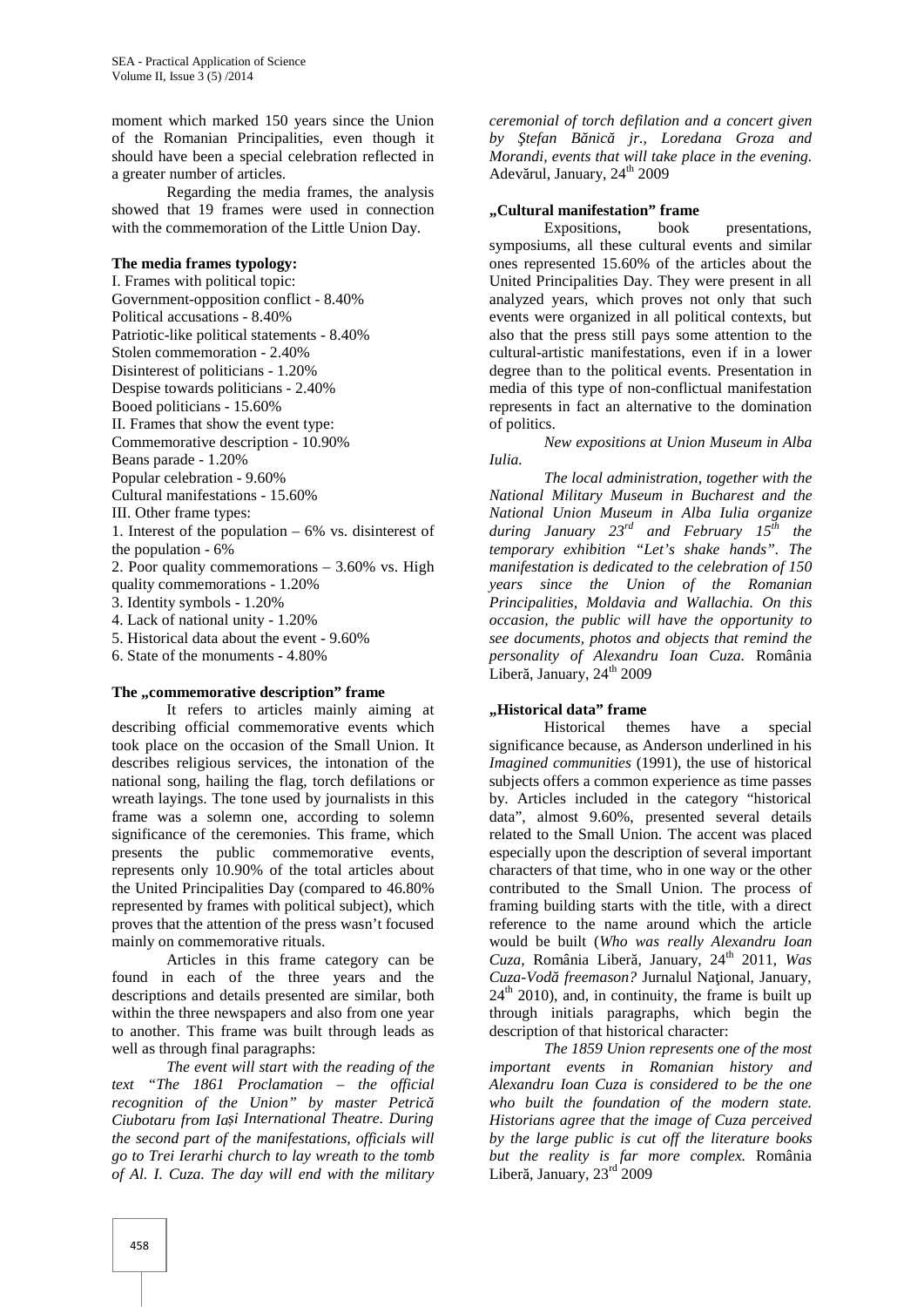This media frame proves again that commemoration is an interactive process, an important piece of collective memory which gives present meaning to past events and brings it back to popular consciousness.

#### **"Popular celebration" frame**

Commemoration is a ritual with a double nature, one official and one of entertainment (Connerton, 1995), proved also by the fact that the popular celebration has the same percentage as historical date, 9.60% and almost the same as the commemorative ceremonies. This shows that the official events were almost always followed by popular parties, characterized by joy and fun.

An interesting detail is that this frame was presented only in the newspaper *Adev rul*. Articles in this category have described especially the folk music shows organized on the Small Union's Day and the main actors were folk bands or singers. The frame is build mainly through the leads:

*On the Union Day, an event that is celebrated every year on January 24th, the residents of Galati can enjoy a concert at the "Nae Leonard" Musical Theatre. Tomorrow you will see, at 17.00, the performance of the three famous Romanian folk music singers. We're talking about Maria Dragomiroiu, Stefania Rares and Gheorghe Turda. The show is entitled "Let have a big hora (Romanian round dance)* ". Adev rul, January, 23<sup>rd</sup> 2011

#### **Political media frames**

Commemorations are rituals charged with symbols through which the past is celebrated, but at the same time they are also political actions with many implications for the present political games. In this regard, political frames are dominant in the media reports referring to the commemorative events organized on the United Principalities Day, representing 46.80%. This high frequency proves that commemorative actions dedicated to the Small Union are highly politicized and, although the subject of remembrance lies in the past, the reasons for commemorating can be found in the present. Therefore, often commemorative actions should not be viewed "simply as expressions of Durkheimian social solidarity, but also as political project whose goals is to cultivate and promote specific understandings of the past as part of an-ongoing political agenda" (Roudometof, 2003, p. 163).

#### **Patriotic-like political statements frame**

8.40% of the articles on the Principalities Union Day fell into the patriotic-like political statements category. Unlike media frames such as booed politicians, political accusations and Government-opposition conflict, which were found only in 2011, patriotic-like political statements could be found mainly in 2009 and 2010. This

proves that during the two years, commemorative events have been a good opportunity to make such statements since they were not marked by other political incidents that would receive more attention. In this respect, Eva-Clarita Onken (2007, p. 24) notes that "for the political actors in democratic states, commemoration days provide the opportunity to demonstrate political positions and to discuss different perceptive standpoints. Moreover, the official appearance of politicians and heads of state on such days is often used to strengthen a country's profile and reputation vis-a` vis its neighbors and the outside world in general". Thus, in the statements of both the power and opposition politicians made on the Principalities Union Day, also in 2009 and in 2010, the emphasis falls on the idea of unity and that working together, politicians and common people can overcome difficult moments. Therefore the unfavorable political context comes out again through means of media framing.

*I am certain that we can get through this period, much easier than other European countries. We need one thing: solidarity. The solidarity between the people and the political class. We need sacrifices of those who represent the political elite", said the president. Adev rul, January 24<sup>th</sup> 2009*

*"We will have to go together through this crisis regardless of the party we represent. God help us and give us the strength to live through the crisis as a truly united nation" said Mircea Geoana, President of the Senate, Adev rul, January 24th 2009.*

Mihai Coman (2008) defines this phenomenon as "extreme media coverage" of the political life which may have some advantages, but also disadvantages. The good parts consist of the fact that the politicians are bound "to always communicate with the public, to explain or to justify their acts, to constantly feel "under the control" of those who voted them" (Coman, 2008, p. 230). At the same time, extreme media coverage can have negative effects because it "exaggerates the persuasive dimensions of the political communication act, it promotes some leaders who sometimes are just media figures, it eludes some important issues through rhetorical and acting tricks, it dramatizes the participation in political life - finally, leading to the altering of rational arguments to emotional ones "(Coman, 2008, p.  $231$ ).

#### **The booed politicians, political accusations and Government-opposition conflict frames**

"If we look on a political leader's agenda, we find that an important part of his work is related to the rites. And mainly, to two of its distinct forms which are grand openings and commemorations, modern versions of propitiation and redemption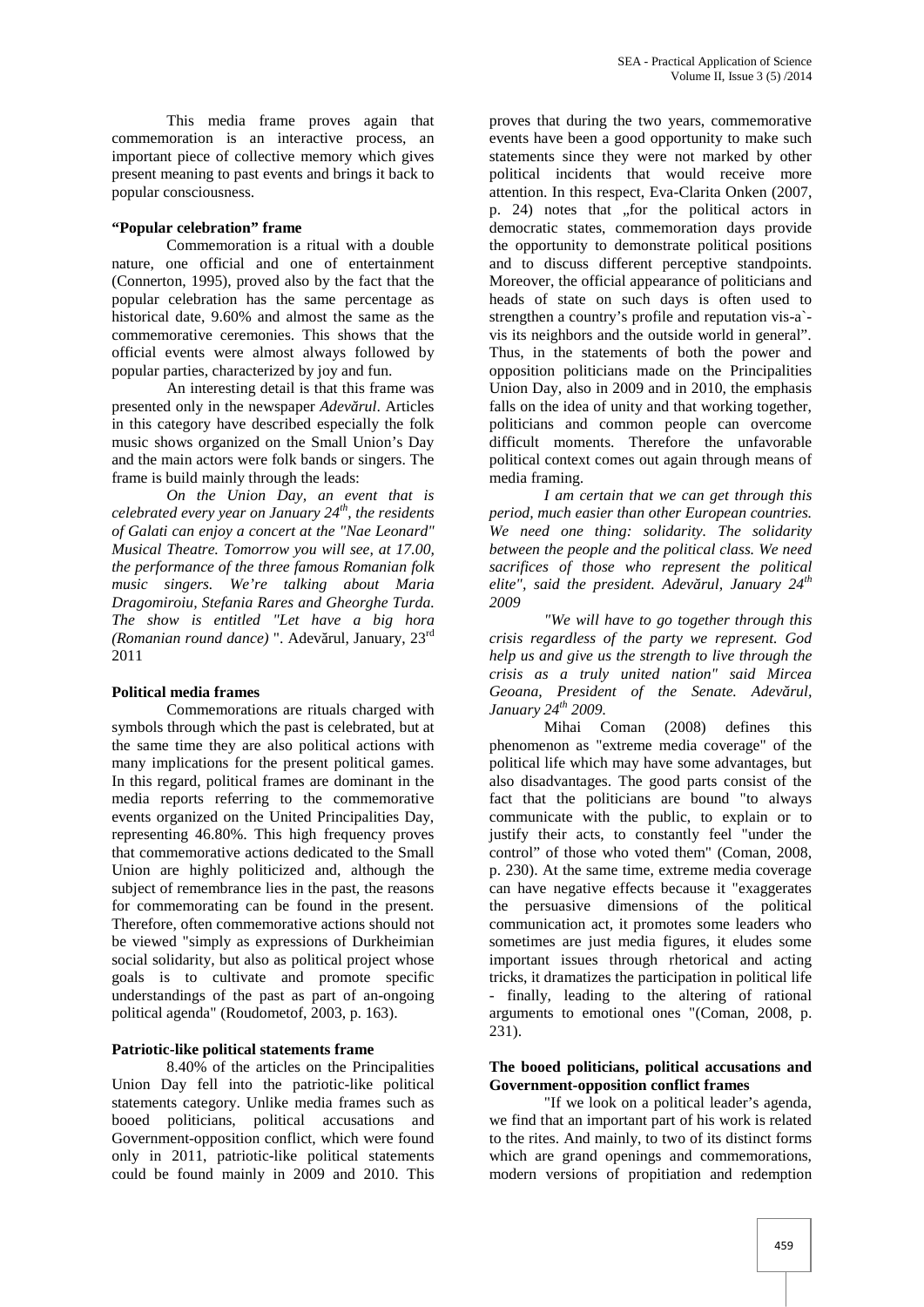rites" (M. Abélès, 1989, p. 130 apud Coman, 2008, p. 253).

The three frames could be found in articles from 2011, they are interconnected, and their appearance was determined by the political context of the moment. President Traian B sescu was booed during the ceremonies organized both in Iasi and Focsani. Representatives of the Democratic Liberal Party (PD-L) have accused their opponents of orchestrating the events, while opposition leaders have responded by launching other accusations against government representatives. The press recorded all the harsh allegations and presented them in the articles about Principalities Union.

The first way to build the three frames was through the titles, all of them containing the elements of conflict that characterized the entire situation. Very used were the quote-titles (*Antonescu about the booing in Iasi: A reaction of some people "mocked and treated like parasites" România Liber*, January, 24<sup>th</sup> 2011// *Udrea: What happened in Iasi seems a histrionic act; I heard specific Ponta and Antonescu slogans*. *România Liber*, January,  $24<sup>th</sup>$  2011) or defective predicate titles (*The national boo Day* - Adev rul, January, 24th 2011// *Băsescu, booed also in Focsani* – Adev rul, January,  $24<sup>th</sup> 2011$ )

The booed politicians, political accusations and Government-opposition conflict frames were also built in initial paragraphs, using the quotes that have developed the idea of conflict first presented in the titles. These three media frames showed what happened during the commemorative ceremonies in Iasi and Focsani and rendered the views of both the power and opposition leaders:

*The strict security measures taken before the events dedicated to the celebration of The Small Union in Iasi showed that the Presidency, as well as the local authorities were expecting public protests to take place. But their expectations surpassed any imagination. The minute B sescu got out of the car and appeared in The Union Square, the choir of remonstrators has not stopped. Even the opposition was surprised by the magnitude of the booing*. Jurnalul Național*, January, 24th* 2011

*The PNL leader, Crin Antonescu stated on Monday, in Iasi, after the events organized in Union Square, where President Traian B sescu was booed by the crowd, that no one has brought people there to protest and that was a normal reaction of "the mocked citizens", according to Mediafax*. România Liber, January, 24<sup>th</sup> 2011

Another important element in the building of the booed politicians frame was presenting the readers the slogans shouted by the public during the commemorative events:

*The minute he set foot out of the car, the choir of the invectives has started. "Huo, liar, thief, we want your resignation" are only part of words shouted at him. But there were even harsher ones:* "You sold the country", "B sescu divides, Cuza was the Great", "B sescu the enemy". Jurnalul Național, January,  $24<sup>th</sup> 2011$ 

*The public, most of them retired soldiers, chanted slogans such as "Thieves!" and "Down* with B sescu". Some of the demonstrators against *B* sescu even *threw snowballs at him.* Adev rul, January,  $24<sup>th</sup>$  2011.

#### **Stolen commemoration frame**

We have already emphasized that politics takes over both the commemorative actions and the press coverage of the celebrations. "News stories, then, become a forum for framing contests in which political actors compete by sponsoring their preferred definitions of issues" (Carragee & Roefs, 2004, p. 216). This media frame is a reflection of the fact that the journalists saw and pointed out the confiscation of the commemorative significance and at the same time, expressed disdain for politicians who use commemoration for their own interest and gain.

An important aspect is that the frame appears in all three years analyzed (2009, 2010, 2011) and is found mostly in editorials. Each article was influenced by the political context of the moment, and each year, columnists have expressed their contempt by adopting an ironically and quizzical tone. In 2009, an election year, the author of an article mocks the politicians for their so called interest in taking part in the commemorative events held in Iasi:

*These days, Ia i became a pole of attraction for politicians. Old and young, all but the kitchen sink, the political party, the government, everyone has ditched the affairs of the country and took the road to be present at the big event of the year, the great feast of Iasi, the celebration of the union of political party affairs, in a national brotherhood. Driven by the "advertise at any cost" trend, after they promised not to politicize the celebration of the Union, they've thought: better to be seen there as one can never know.*

#### **Conclusions**

Considering the strong connection between history, commemoration and collective memory we have considered relevant to the topic the commemorative description frame, the historical data frame and the identity symbols frame. These are the most important frames that media has used to present to the public how The Small Union Day was commemorated. Together, the three have represented 21.60% of all articles, while the articles containing political frames were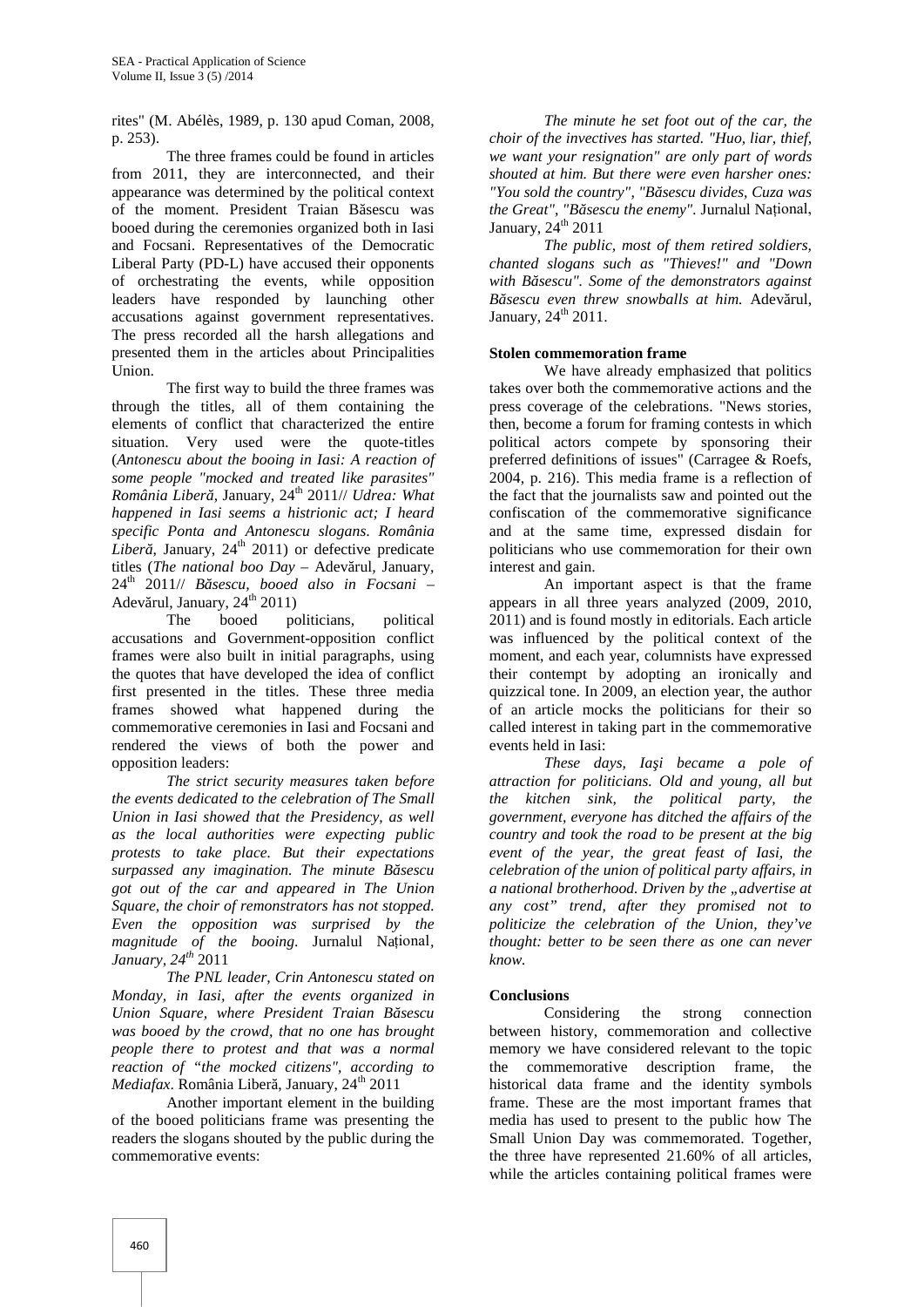46.80%. The percentage is more than double and the difference is overwhelming. It can be concluded therefore that the media attention was not focused on presenting the true commemorative ceremonies even though this is a ritual which has an extremely important function in enforcing the collective identity feeling (Kertzer, 2002), as well as in maintaining and propagating the collective memory of a nation. The articles didn't concentrate on the historical moment either, on its significance or even on the historical figures that have influenced the Small Union Day, but the political conflicts and contexts have completely captured the presentation of commemorations in the written Romanian press.

Thus the commemoration of January  $24<sup>th</sup>$ appears as one highly politicized, emphasizing once again the idea of other commemoration studies that "the politics of the present not only shapes the representation, but often entails the misrepresentation of the past" (Brubaker & Feischmidt, 2002, p. 701). Moreover, politicians seem to be present to all the commemorative actions, proving that they understand and speculate the influence that these ceremonies have on their public image.

All political frames media and the way they were built sustain the idea that the commemoration process is influenced by the interests of the present politics, media frames such as booed politicians, government-opposition conflict and political accusations being all the result of the political context. Moreover, the celebration of 150 years of the Small Union in 2009 was reflected in the media with the lowest number of articles throughout the period analyzed and the reason was, again, a political one: 2009 was an election year and media attention turned in that direction. Thus commemoration is, indeed, an active process, "not a simple matter of retrieving information and to remember is to place a part of the past in the service of conceptions and needs of the present" (Huyssen, 1982, p. 374).

#### **Reference list**

- [1] Anderson, B. (1991). *Imagined communities: Reflections on the origin and spread of nationalism*, London: Verso
- [2] Bell, C. (1997). *Ritual: Perspectives and Dimensions*. New York: Oxford University Press
- [3] Brubaker, R. & Feischmidt, M. (2002). 1848 in 1998: The Politics of Commemoration in Hungary, Romania, and Slovakia. *Society for Comparative Study of Society and History*, vol. 44, nr. 4, 700 - 744
- [4] Bulei, I. (1982). *Lumea româneasc la 1900 [The Romanian World in 1900]*. Bucure ti: Editura Eminescu
- [5] Carey, J. (1989). *Communication as Culture.* Boston: Unwin Hyman.
- [6] Carey, J. (1997). Communication and Economics, in E.S. Munson and C.A. Warren (eds) James Carey: *A Critical Reader*. Minneapolis: University of Minnesota Press.  $60 - 75$
- [7] Carragee, K. M., & Roefs, W. (2004). The neglect of power in recent framing research. *Journal of Communication*, vol. 54, nr. 2, 214– 233
- [8] Coman, M. (2008). *Introducere în antropologia cultural Mitul i ritul [Introduction in Cultural Antropology. The Myth and Ritual]*. Ia i: Polirom
- [9] Connerton, P. (1995). *How Societies Remember*. Cambridge: Cambridge University Press
- [10] Corning, A. & Schuman, H. (2013). Commemoration Matters. The Anniversaries of 9/11 and Woodstock. *Public Opinion Quarterly*. Volume 77, Issue 2, 433-454
- [11]Dâncu, V. (2011). Patriotismul netemperat i politizarea unei emo ii [The Untemperate Patriotism and the Politization of an Emotion] Retrieved from http://www.ires.com.ro/uploads/articole/ires\_a naliza-raport-patriotism.pdf
- [12]De Vreese, C. H. (2005). News framing: Theory and typology. *Information Design + Document Design*. vol. 13, nr. 1, 51 – 62
- [13]Durkheim, É. (2005). *Formele elementare ale* vie ii religioase [The Elementary Forms of *Religious Life]*. Bucure ti: ed. Antet
- [14]Gamson, W. A., Modigliani, A. (1987). The changing culture of affirmative action, in R. G. Braungart and M. M. Braungart (eds.). *Research in political sociology*. vol. 3, Greenwich: JAI Press
- [15]Gillis, John R. (Ed.) (1994). *Commemoration*: *The Politics of National Identity*. Princeton: Princeton University Press
- [16]Giurescu, C. C. (1966). *Viaţa şi opera lui Cuza Vodă [The Life and Work of Cuza Voda]*. Bucure ti: Editura tiin ific
- [17] Huyssen, A. (1993). Monument and Memory in a Postmodern Age. *Yale Journal of Criticism*. 6.2, 249 – 261
- [18] Kertzer, D. (2002). Ritual, politic i putere *[Ritual, Politics and Power]*. Bucure ti: Editura Univers
- [19] Kitch, C. (2000). 'A news of feeling as well as fact' Mourning and memorial in American newsmagazines, *Journalism*. vol. 1, no. 2, 171 – 195
- [20]Onken, E. C. (2007). The Baltic States and Moscow's 9 May Commemoration: Analyzing Memory Politics in Europe. *Europe-Asia Studies*. Vol. 59, nr. 1, 23 - 46
- [21]Roudometof, V. (2003). Introduction. Beyond Commemoration: The Politics of Collective